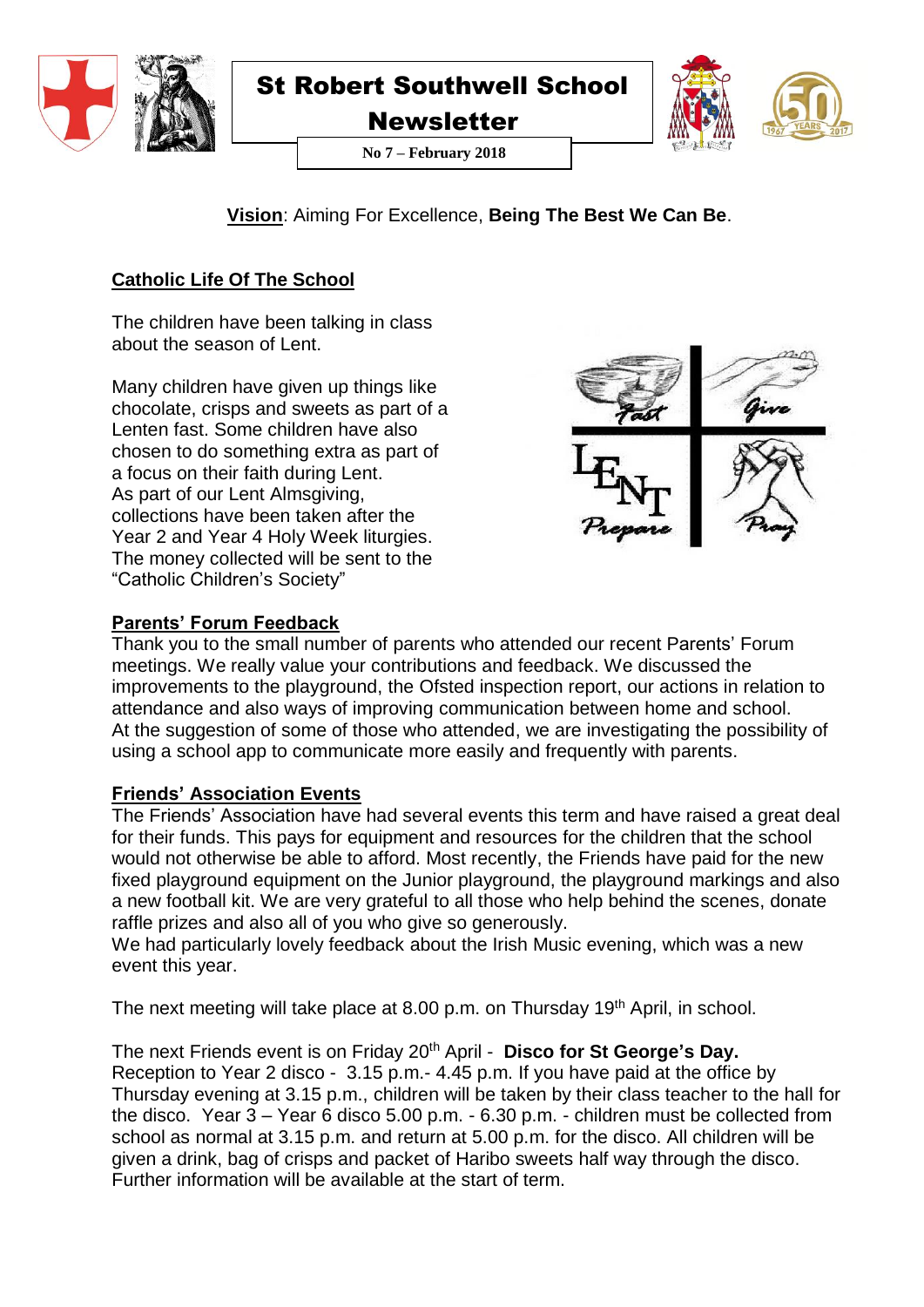## **Summer Uniform**

Children may return to school in Summer uniform if they wish, and, if the weather permits. This is optional until Monday, 21<sup>st</sup> May when all pupils should be in summer uniform.

I would take this opportunity to remind parents that summer dresses must be red check and knee length. All polo shirts must have the school logo. All children must wear closedtoe and closed-heel black school shoes. No trainers, except for Nursery children.

### **Class Photographs**

We have generally asked Year 6 to wear winter uniform on the photo day for their final year group photograph. This year these will be taken on Tuesday 22<sup>nd</sup> May.

#### **Build A Bear Clothes**

Mrs Sullivan would be grateful for any donations of Build A Bear clothes and accessories for Barnaby Bear. Please hand them into the school office.

#### **Haircuts**

Haircuts and styles are part of the uniform policy. Long hair must be tied back and fringes should be clipped away from the eyes. If you choose to have your child's hair cut very short, please time it so that on their return to school, it has grown back sufficiently to meet the school requirements. It should be of one length, **with no steps, no shaved symbols and no lines.** Girls should have hair extensions and colours, etc. removed before their return to school.

To ensure the children understand that this is part of the school uniform policy, children whose hair cut/style is not acceptable will be kept off the playground and may be withdrawn from school trips until the issue has been resolved.

#### **Parking and Road Safety**

Thanks to the persistence of local residents and Governors, the Council has reviewed the road safety and parking outside the school. In order to improve safety and ensure enforcement of the regulations, the Council are planning to implement a number of initiatives. These include increased enforcement, more yellow lines along Woodland Close, increased signage, and fixed cameras to fine motorists (or parents/carers) who ignore the restrictions near the school.

Most people park considerately but unfortunately, a small number of selfish individuals impact negatively on the residents' perception of the school, our children and their families. When finalising this plan with the council last week, I was dismayed to see several cars on Woodland Close parked with all four wheels on the pavement for more than 20 minutes when collecting children at the end of a school day.

On a number of occasions in the last week I have been embarrassed to be the Headteacher and horrified by the disrespectful and dangerous behaviour of parents dropping and collecting children from our school. I witnessed a car reverse onto the access road to the school towards children leaving the school site, and also saw four different parents parking across the drives of local residents, preventing those living in the houses from entering or leaving their own driveways. This is a very disappointing role-model to give to our children.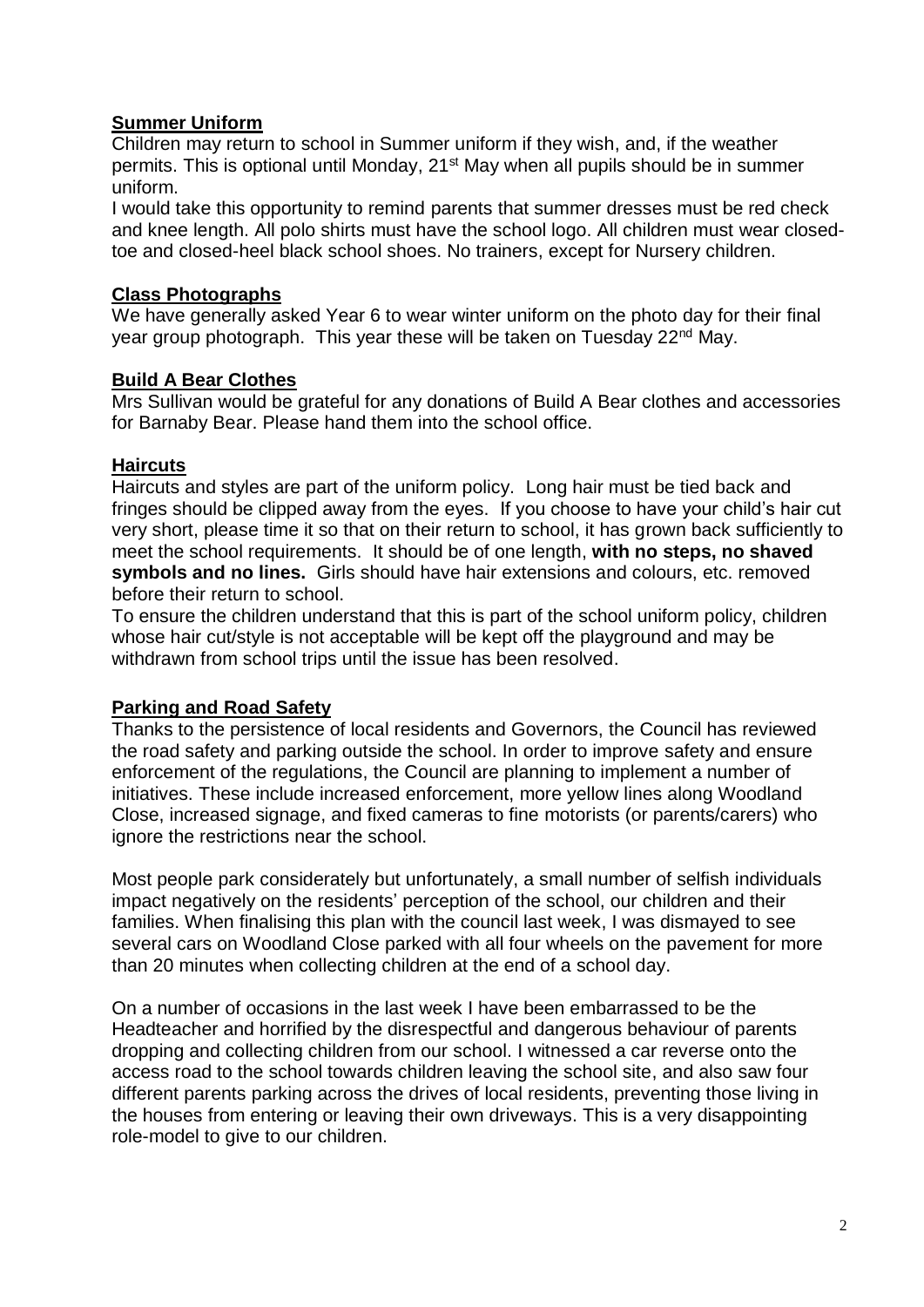I have been asked to name and shame parents who endanger the safety of our children, and the Governors have been asked to consider other sanctions for those who show such disrespect when dropping the children and collecting them.

Unfortunately, I fear that until a child is seriously injured or killed, those who show such disregard for others by parking dangerously or being inconsiderate will not change their behaviour.

### **Debt**

Very occasionally families have a debt for dinner money, trips and before and afterschool childcare. We are acutely aware of the pressure on families and always endeavour to ensure children can take a full part in school activities. If you are experiencing financial hardship, please make a confidential appointment to see Miss Beck, who will advise you if and how the school can help. Any debt not being reduced through regular payments will be reviewed and action will be taken to recover the money owed.

### **Internet Safety**

Being safe on the internet: please read these guidelines to ensure your children are as safe as possible. **The responsibility for keeping children safe online lies with parents and carers.** It is not a child's responsibility to protect themselves, but of course as parents and teachers we teach children about what to do if they feel unsafe online. Electronic devices should be used in communal areas; an adult should be present when children are using any device that connects to the internet. Children should only be communicating online with people they know. Parents should have access to children's online accounts, including their usernames and passwords. Children should be 13 years and older to upload to YouTube. Children should be 13 years and older to participate in most social media sites, e.g. Snapchat. Useful websites for information are included below:

- 1. **CEOP – [www.ceop.police.uk/](http://www.ceop.police.uk/)**
- 2. **ThinkuKnow- [www.thinkuknow.co.uk](http://www.thinkuknow.co.uk/)**
- 3. **Childnet – [www.childnet-int.org](http://www.childnet-int.org/)**
- 4. **Beat Bullying – [www.beatbullying.org](http://www.beatbullying.org/)**
- 5. **Know IT All – [www.childnet.com/KIA](http://www.childnet.com/KIA)**
- 6. **Insafe – [www.saferinternet.org](http://www.saferinternet.org/)**
- 7. [www.net-aware.org.uk](http://www.net-aware.org.uk/)
- 8. [www.nspcc.org.uk](http://www.nspcc.org.uk/)

### **We encourage the children to use the action: if in doubt click out and report. This would work equally well at home.**

#### **Exciting Learning**

Building on all your children have learnt this year, we continue our exciting learning journey with our Geography focused theme next term. The overview plan for each year group will be uploaded to the website by the end of the first week of term.

#### **Football Update**

The girls are through to the final of the Brent League, they will be playing Sinai next term. Unfortunately, the boys team got knocked out in the semi-final by John Keble.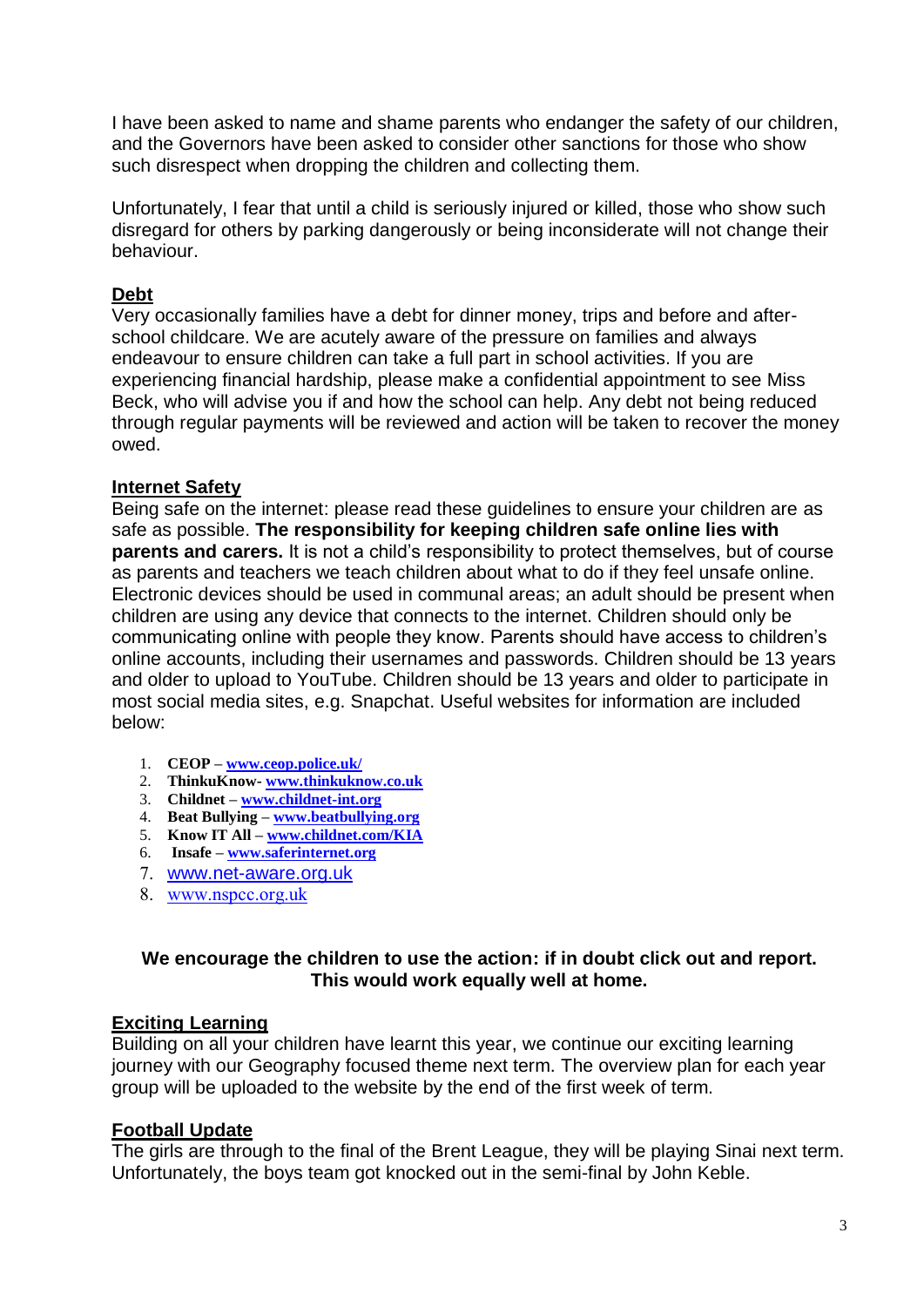Both teams have played very well, congratulations to them all.

## **School-Run Sports Clubs**

Mr Pascoe will be running the following clubs during the Summer term: Year 5 boys' football on Monday morning Years 3-6 girls' football on Tuesday morning Years 5-6 mixed tennis on Wednesday morning Years 3-4 mixed tennis on Thursday morning Children have been given letters to secure a place at these clubs. If we have more requests than places, priority will be given to children who have not yet had a turn.

# **Parent Consultations**

Thank you for your amazing support of our consultation evening this term. Only eight parents across the school have not yet managed to meet their child's teacher. Thank you to the teachers who were exceptionally flexible in offering additional morning and afterschool appointments to accommodate the small number of parents who did not attend the set meetings. As with lots of schools, we have started selling additional resources and practice books for you to purchase if you wish to do additional work with your child at home. The resources sold on parent consultation evening can be purchased from the school office.

Several parents asked for resources to support spelling and comprehension. We are going to look for these over the summer term.

## **Useful Websites**

We've put together a list of really useful websites with free games and activities that you can introduce to your child to support their learning:

[BBC Spellits](http://www.bbc.co.uk/schools/spellits/index.shtml) (Spelling games) (KS2) [BBC Bitesize](http://www.bbc.co.uk/schools/ks2bitesize/english/spelling_grammar/) (Spelling and grammar) (KS2) [Arcademic Skill Builders](http://www.arcademicskillbuilders.com/) (Literacy and maths games) (KS1 & KS2) [Crickweb](http://www.crickweb.co.uk/ks2literacy.html) (Literacy and maths educational games) (KS2) [Kids Spell](http://www.kidsspell.com/) (Create your own spelling lists & games) (KS1 & KS2) [Fun Brain](http://www.funbrain.com/spell/) (Maths, reading and spelling games) (KS1 & KS2) [Learning Games for Kids](http://www.learninggamesforkids.com/spelling_games.html) (Spelling and word games) (KS1 & KS2) [PrimaryGames.com](http://www.primarygames.com/see-n-spell/see-n-spell.htm) (Spelling rules, incl. vowels, blends, plurals etc) (KS1 & KS2) [ICT Games.com](http://www.ictgames.com/lcwc.html) (Look, cover, check game) (KS1 & KS2) [www.spellingframe.co.uk](http://www.spellingframe.co.uk/) [www.literacyshed.com](http://www.literacyshed.com/) [http://www.poetrybyheart.org.uk](http://www.poetrybyheart.org.uk/)

SAT's revision: <http://www.bbc.co.uk/bitesize/ks2/> <http://www.bbc.co.uk/schools/>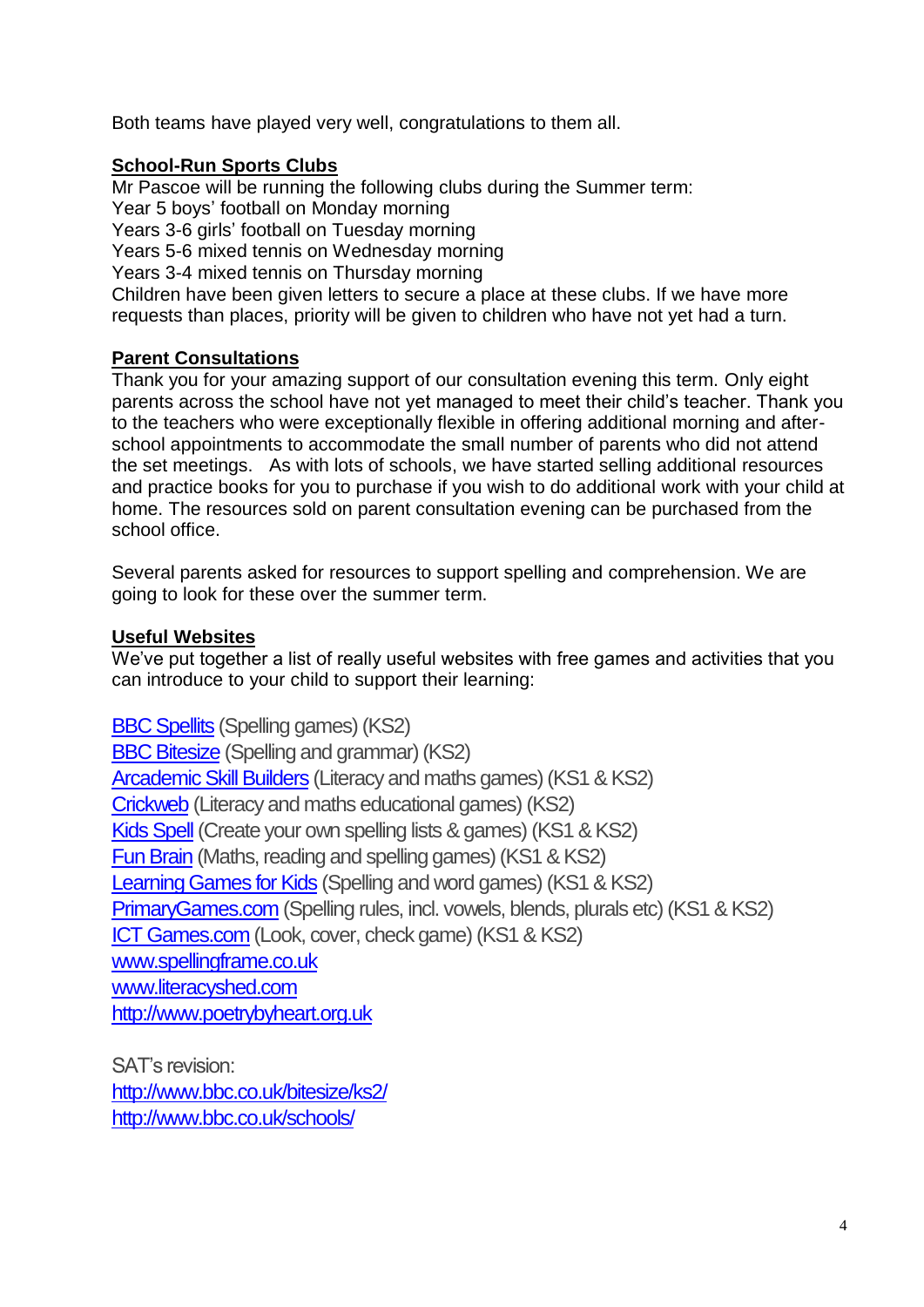## **School Website**

More information and copies of these letters can be found on our website at: [www.robsouth.org](http://www.robsouth.org/)

## **Do You Have Expertise That Could Help Us?**

We are looking to update our sound system in the main hall. If you have expertise, please leave your details at the school office.

If you have any WordPress website experience and would be interested in helping us with the school website, please leave your details at the school office.

# **HAPPY EASTER**



### I WISH YOU ALL A PEACEFUL AND HOLY EASTER. I HOPE THAT YOU ALL HAVE A LOVELY HOLIDAY AND ENJOY YOUR TIME WITH YOUR CHILDREN. WE LOOK FORWARD TO SEEING YOU ON MONDAY 16TH APRIL FOR THE SUMMER TERM.

## **Key Dates**

**THURSDAY 3rd May -** School will be closed to all pupils except Year 6, as the school will be being used as a Polling Station.

**Wednesday 4th July -** Sports Day for Years 1- 6. Please note all children, as far as possible, should be dropped and collected from Hendon football ground on that day. Parents and family members are welcome to stay for the day, if they wish.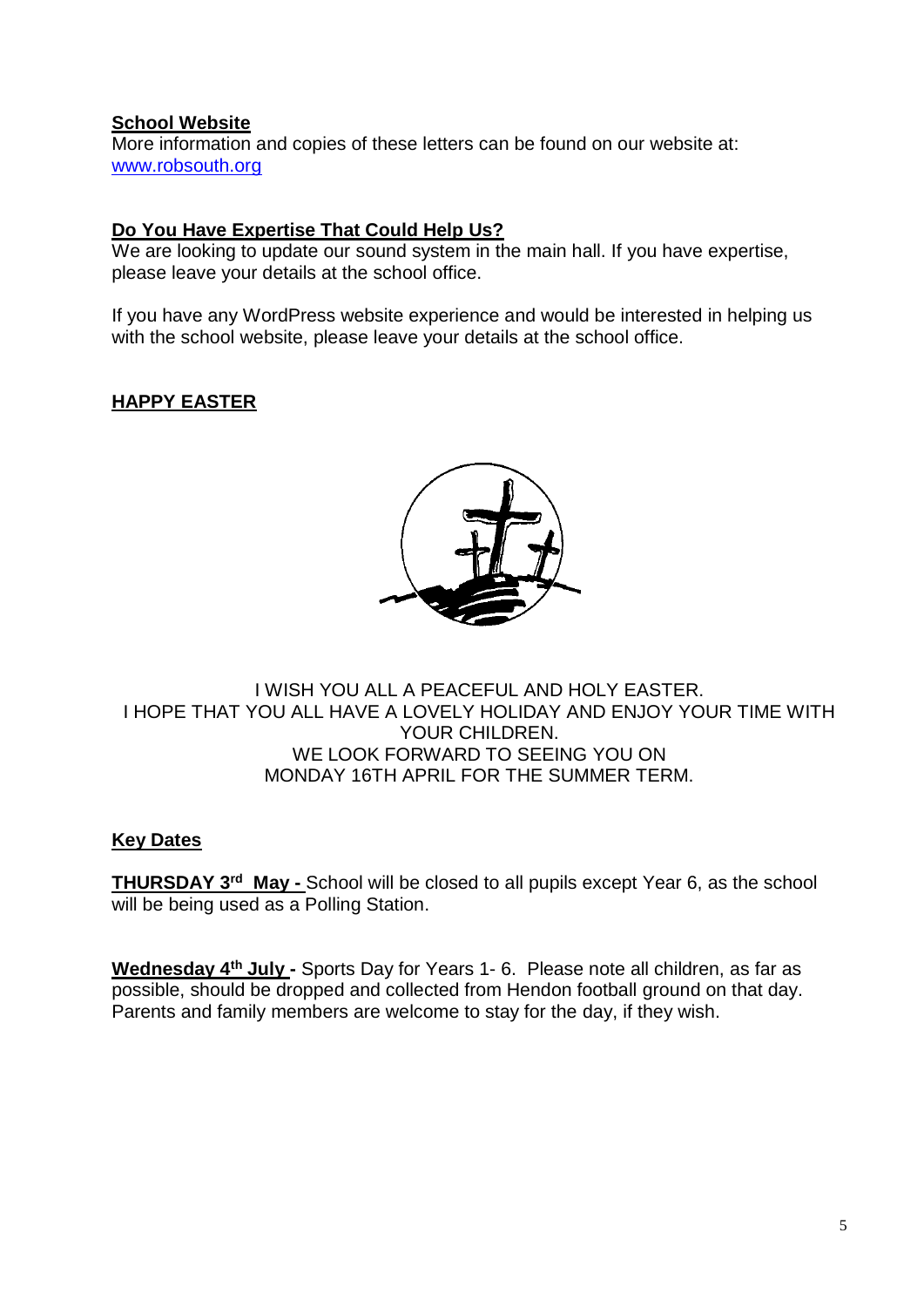# **Summer Term Dates**

| Date                                    | Time               | Event                           | Other Information              |
|-----------------------------------------|--------------------|---------------------------------|--------------------------------|
| Monday 16 <sup>th</sup> April           | 8.55 a.m.          | All children return to school   |                                |
| Tuesday 17 <sup>th</sup> April          | 11.30 $a.m. -$     | <b>Commonwealth Community</b>   | Adults only. All welcome.      |
|                                         | 2.30 p.m.          | Lunch                           |                                |
| Thursday 19 <sup>th</sup> April         | 9.00 a.m.          | <b>Year 5 Resurrection</b>      |                                |
|                                         |                    | Assembly                        |                                |
| Friday 20 <sup>th</sup> April           | $3.15 - 4.45$ p.m. | <b>Friends' Disco</b>           | Reception to Year 2            |
| Friday 20 <sup>th</sup> April           | $5.00 - 6.30$ p.m. | Friends' Disco                  | Years $3 - 6$                  |
| Tuesday 24 <sup>th</sup> April          |                    | Years 3 & 4 Athletics           | <b>Willesden Sports Centre</b> |
| Thursday 26 <sup>th</sup> April         |                    | Year 2 Queen's Tea Party        |                                |
| Tuesday 1 <sup>st</sup> May             |                    | Years 3 & 4 Tennis              | Kingsbury High School          |
| Tuesday 1 <sup>st</sup> May             | All day            | Year 1 to Kew Gardens           |                                |
| Thursday 3d May                         |                    | <b>Polling Day SCHOOL</b>       | Except Year 6 who              |
|                                         |                    | <b>CLOSED</b>                   | should attend 9.00 a.m.        |
|                                         |                    |                                 | to 12.00 noon                  |
| Friday 4 <sup>th</sup> May              | All day            | Year 2 to Windsor Castle        |                                |
| Monday 7 <sup>th</sup> May              |                    | <b>BANK HOLIDAY SCHOOL</b>      |                                |
|                                         |                    | <b>CLOSED</b>                   |                                |
| Wednesday 9 <sup>th</sup>               | 3.30 p.m.          | KS1 & EYFS art exhibition       | Main hall                      |
| May                                     |                    |                                 |                                |
| Thursday 10 <sup>th</sup> May           | 3.30 p.m.          | <b>KS2 Art Exhibition</b>       | Main hall                      |
| Monday 14 <sup>th</sup> May             |                    | <b>KS2 SATs Week</b>            |                                |
| Tuesday 15 <sup>th</sup> May            | morning            | Reception 1 to Welsh Harp       |                                |
| Tuesday 15 <sup>th</sup> May            | afternoon          | Reception 2 to Welsh Harp       |                                |
| Tuesday 15 <sup>th</sup> May            | afternoon          | Year 3 Sports at Kingsbury      |                                |
|                                         |                    | <b>High School</b>              |                                |
| Tuesday 15 <sup>th</sup> May            | afternoon          | Year 4 Theatre Workshop         |                                |
| Tuesday 22 <sup>nd</sup> May            |                    | <b>Class Photographs</b>        |                                |
| Tuesday 22 <sup>nd</sup> May            |                    | Years 2 - 6 Music Concert       |                                |
| Tuesday 22 <sup>nd</sup> May            | afternoon          | Year 4 Sports at Kingsbury      |                                |
|                                         |                    | <b>High School</b>              |                                |
| Thursday 24 <sup>th</sup> May   All day |                    | <b>Reception to Willow Farm</b> |                                |
| Monday $28th$ May $-$                   |                    | <b>HALF TERM WEEK</b>           |                                |
| Friday 1 <sup>st</sup> June             |                    | <b>SCHOOL CLOSED</b>            |                                |
| Tuesday 5 <sup>th</sup> June            | tbc                | Year 5 Sports at Kingsbury      |                                |
|                                         |                    | <b>High School</b>              |                                |
| Thursday 7 <sup>th</sup> June           |                    | Nursery to Bekonscot            |                                |
| Tuesday 12 <sup>th</sup> June           |                    | Year 1 Sports at Kingsbury      |                                |
|                                         |                    | High                            |                                |
| Wednesday 13th                          | $9.15 - 11.00$     | <b>EYFS Sports Day</b>          | <b>Nursery and Reception</b>   |
| June                                    | a.m.               |                                 |                                |
| Wednesday 13th                          | 7.00 p.m.          | <b>Meeting for New Nursery</b>  |                                |
| June                                    |                    | parents                         |                                |
| Monday 18 <sup>th</sup> June            |                    | Year 4 to Buckden               | 4S Mon - Wed, 4R Wed<br>- Fri  |